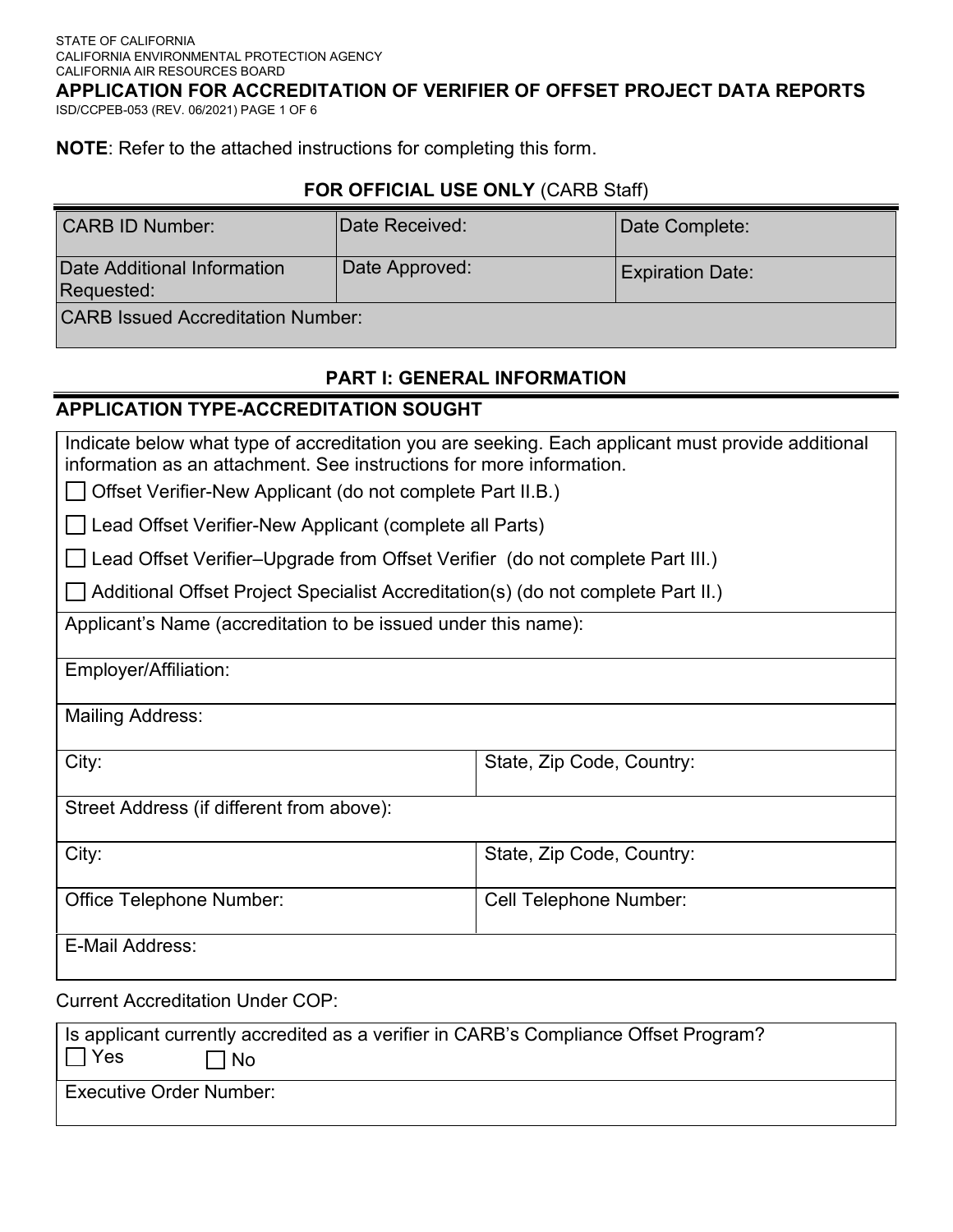ISD/CCPEB-053 (REV. 06/2021) PAGE 2 OF 6 **APPLICATION FOR ACCREDITATION OF VERIFIER OF OFFSET PROJECT DATA REPORTS** 

Current Accreditation Under MRR:

|            | Is applicant currently accredited as a verifier in CARB's Mandatory Reporting Program? |
|------------|----------------------------------------------------------------------------------------|
| $\Box$ Yes | $\Box$ No                                                                              |

Executive Order Number:

#### **PART II: DOCUMENTATION OF EDUCATION AND EXPERIENCE**

**A. ALL VERIFIERS**–95132(b)(3)

 $\Box$  Education (diploma is attached)

Relevant Experience (description of relevant experience is attached)

#### **B. LEAD VERIFIERS ONLY**-95132(b)(2)

 $\Box$  GHG or other air emissions inventories (documentation of 4 years of experience is attached)

 $\Box$  Lead environmental data or financial auditor (documentation of 4 years of experience is attached)

□ Currently Accredited CARB Verifier or Lead Verifier under CARB's Compliance Offset Program and/or CARB's Mandatory Reporting Program (documentation of 2 years of experience and at least three completed verifications is attached, including for each verification (a) the Facility/Project name, (b) the CARB ID# for Facility/Project, (c) the Year or Reporting Period verified, and (d) details about verification activities performed)

## **PART III: OFFSET PROJECT SPECIFIC VERIFIER**-95132(b)(5)(B)

| Indicate below for what project type(s) you are seeking accreditation. Check all applicable boxes. |  |
|----------------------------------------------------------------------------------------------------|--|
| All applicants must provide additional information as an attachment. See instructions for more     |  |
| information.                                                                                       |  |
|                                                                                                    |  |

■ Mine Methane Capture Project Specialist III U.S. Forest Project Specialist

■ Livestock Project Specialist Rice Cultivation Project Specialist

□ Ozone Depleting Substances Project Specialist □ Urban Forest Project Specialist

Summary of experience for Livestock Project Specialist:

Summary of experience for Mine Methane Capture Project Specialist:

Summary of experience for Ozone Depleting Substances Project Specialist: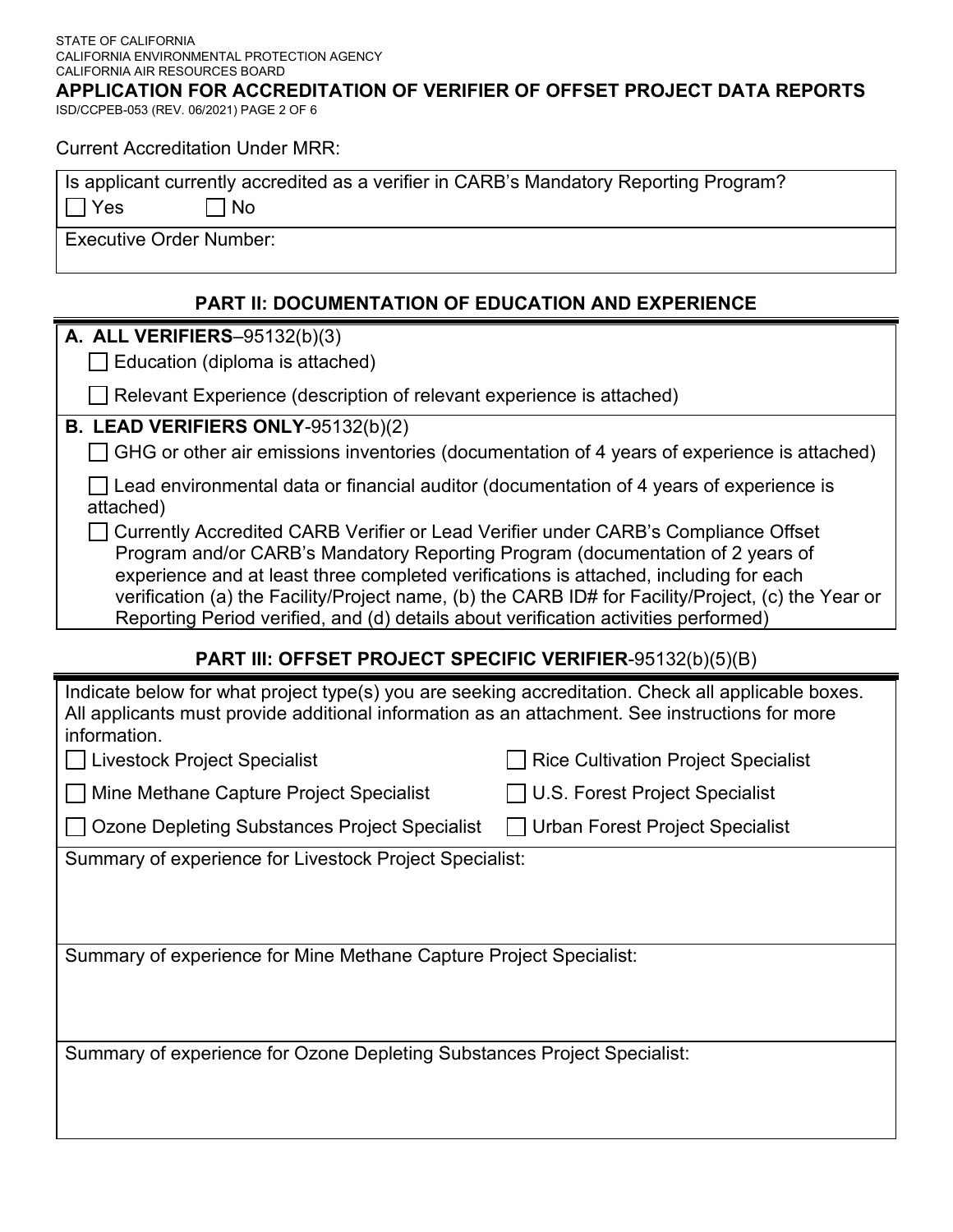### **APPLICATION FOR ACCREDITATION OF VERIFIER OF OFFSET PROJECT DATA REPORTS**

ISD/CCPEB-053 (REV. 06/2021) PAGE 3 OF 6

Summary of experience for Rice Cultivation Project Specialist:

Summary of experience for U.S. Forest Project Specialist:

Summary of experience for Urban Forest Project Specialist:

# **PART IV: OTHER**

Add additional information to explain any responses that need clarification. Attach additional sheets as needed.

# **PART V: SIGNATURE BLOCK**

In signing this application, I certify under penalty of perjury of the laws of the State of California that the information contained in this application is true, accurate and complete.

| Signature: | Date Signed: |
|------------|--------------|
|            |              |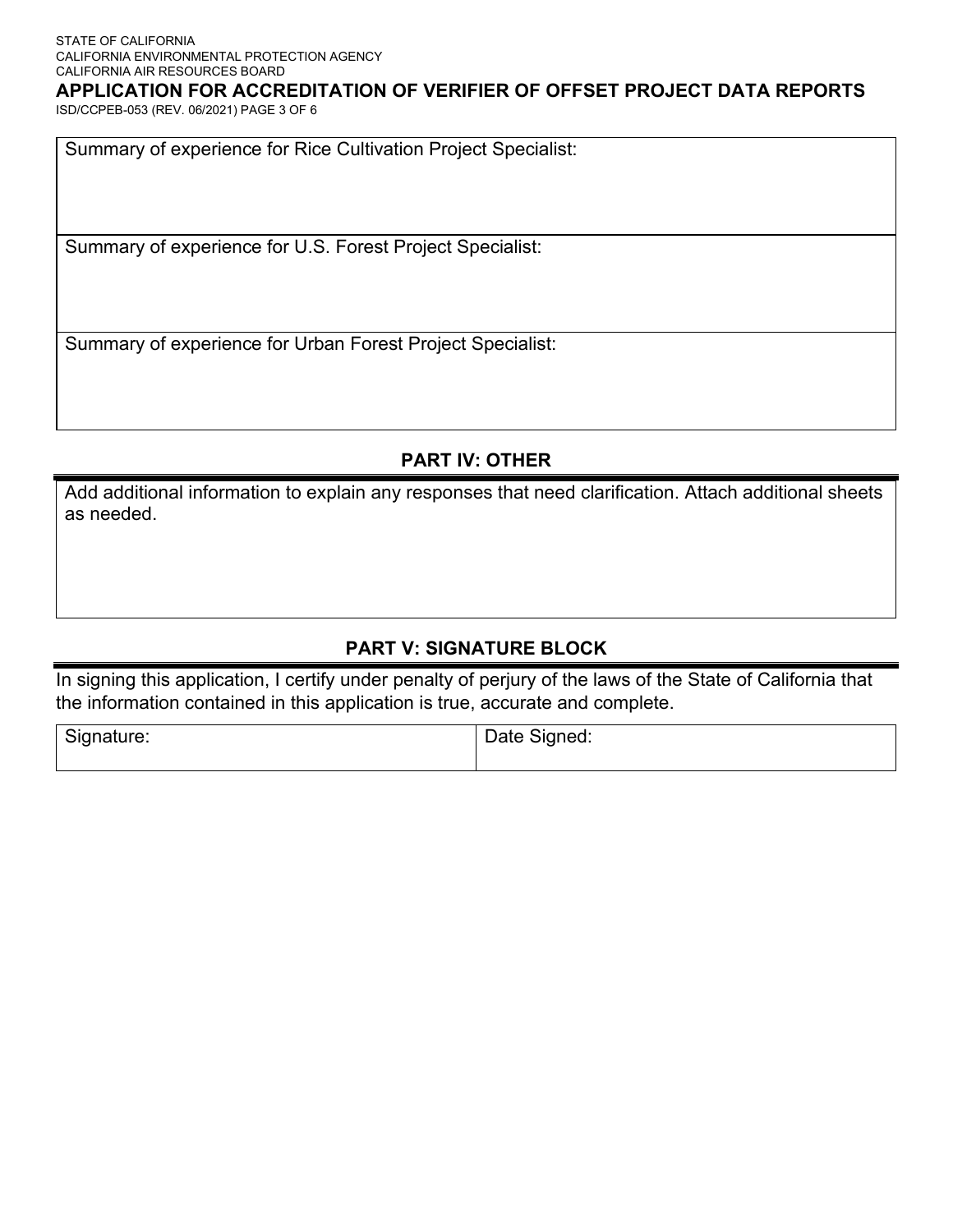# **APPLICATION FOR ACCREDITATION OF VERIFIER OF OFFSET PROJECT DATA REPORTS**

ISD/CCPEB-053 (REV. 06/2021) PAGE 4 OF 6

#### **INSTRUCTIONS**

#### **WHERE TO SUBMIT INFORMATION CONTAINED IN THIS FORM**

This application may be used for prescreening of verifiers that wish to provide verification services for verifying Offset Project Data Reports. Fill out all applicable parts of this application, attach the required documentation and send to:

Offset Verification Staff (CCPEB) Air Resources Board Mail Stop 6B PO Box 2815 Sacramento, CA 95812

Alternatively, the form may be completed, signed, and scanned. The electronic copy of the completed form and all supporting documentation may be emailed to [ghgoffsetverification@arb.ca.gov](mailto:ghgoffsetverification@arb.ca.gov) to speed the application process. However, the Executive Officer will not accredit the verifier until a hard copy of the information contained in this application with applicant's actual signature (no electronic signature) is on file at CARB. The signed information must be mailed to the address above.

Additional information, as indicated below, is required to be submitted with the above information and should be on  $8\frac{1}{2}$  X 11 inch paper.

If you have questions regarding the completion of this form, email ghgoffsetverification@arb.ca.gov for assistance. You can download this form from the CARB website at: [https://ww2.arb.ca.gov/our-work/programs/compliance-offset-program/offset-program-forms.](https://ww2.arb.ca.gov/our-work/programs/compliance-offset-program/offset-program-forms)

Within 90 days of receiving your application for accreditation, CARB will notify you in writing that your application is complete or that your application requires additional specific information to be complete. Within 45 days of completing all regulatory requirements, the Executive Officer shall issue an Executive Order granting or withholding accreditation.

#### **DETAILED INSTRUCTIONS FOR FILLING OUT THE APPLICATION**

#### **PART I: GENERAL INFORMATION**

- Application Type-Accreditation Sought: Indicate the type of verifier (lead or general) for which the applicant is seeking verification accreditation or indicate that the applicant is seeking an upgrade to lead verifier or adding an additional project specialist accreditation.
- Applicant's Name: List the applicant's name, including both first and last names, as it is to be listed on the Executive Order accrediting the applicant.
- Employer/Affiliation: Provide the applicant's employer or professional/contractual affiliation.
- Mailing Address: Provide the address, city, state, zip code and country.
- Street Address: Provide the street address if different from the mailing address. Leave blank if the same.
- Office Telephone Number: Provide the applicant's business office phone number. (NOTE: CARB currently lists this number on its webpage for accredited verifiers.)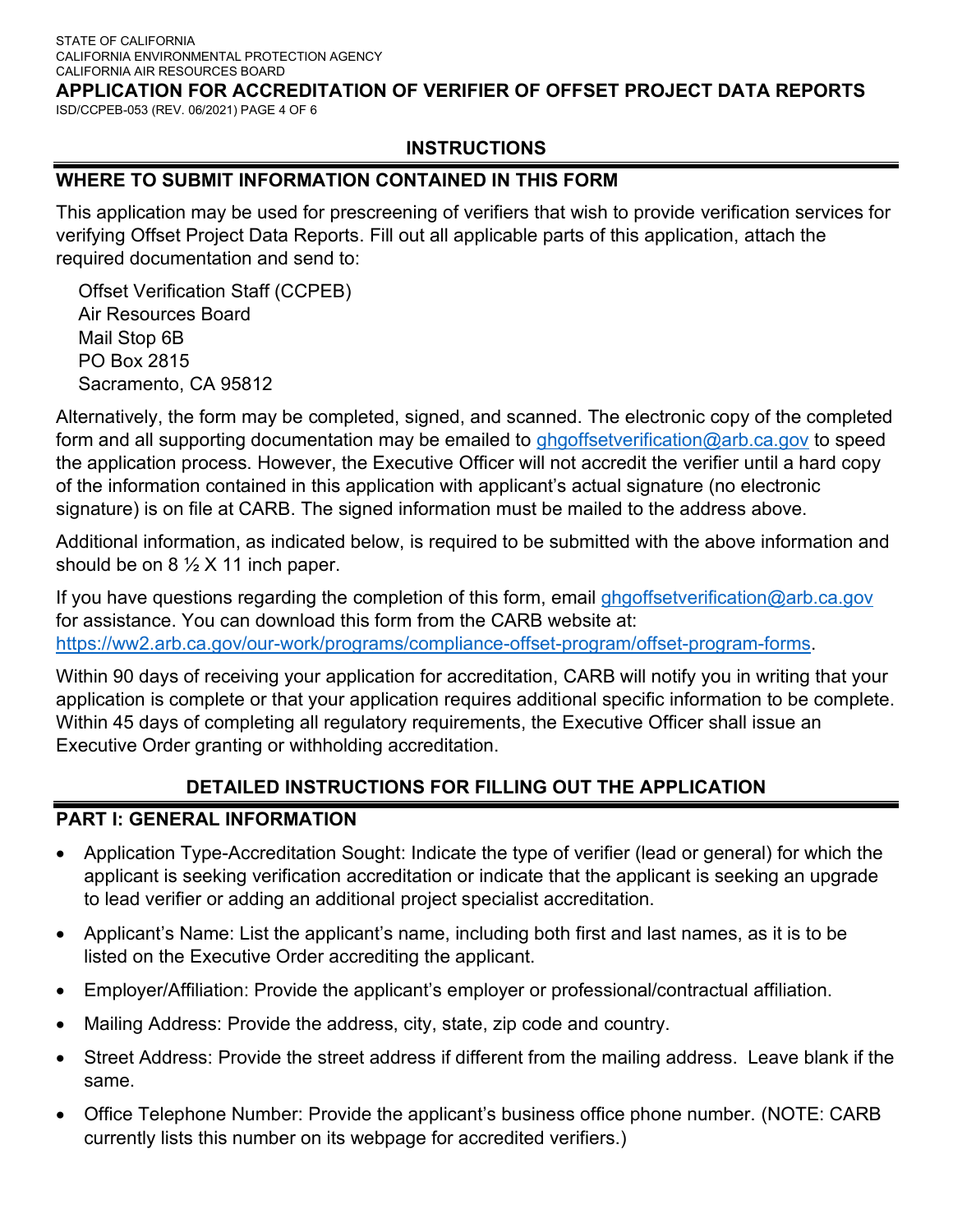ISD/CCPEB-053 (REV. 06/2021) PAGE 5 OF 6 **APPLICATION FOR ACCREDITATION OF VERIFIER OF OFFSET PROJECT DATA REPORTS** 

- Cell Telephone Number: Provide the applicant's cell phone number. (Note: This number is *not* listed on CARB's webpage for accredited verifiers.)
- E-mail Address: Provide the applicant's e-mail address. (Note: CARB currently lists this address on its webpage for accredited verifiers.)
- Current Accreditation Under COP: Indicate whether the applicant is accredited as a verifier under CARB's Compliance Offset Program for greenhouse gas emissions. If the applicant is accredited, also provide the number of the CARB Executive Order accrediting the applicant. If not credited, leave this field blank.
- Current Accreditation Under MRR: Indicate whether the applicant is accredited as a verifier under CARB's Mandatory Reporting Program for greenhouse gas emissions. If the applicant is accredited, also provide the number of the CARB Executive Order accrediting the applicant. If not credited, leave this field blank.

# **PART II: DOCUMENTATION OF EDUCATION AND EXPERIENCE**

# A. ALL VERIFIERS

All applicants are asked to provide a photocopy of your diploma (if applicable), along with a resume or curriculum vitae describing your work experience in a related field.

# B. LEAD VERIFIERS ONLY - EVIDENCE OF EXPERIENCE-95132(b)(2)

Applicants for Lead verifier

Provide evidence that you have worked as a project manager or lead person for not less than four years, of which two may be graduate level work, in the development of GHG or other air emission inventories. Attach documentation that includes dates, skills, and responsibilities for each project or employment position.

## OR

Provide evidence that you have worked as a project manager or lead person for not less than four years, of which two may be graduate level work, as a lead environmental data or financial auditor in the private sector. Attach documentation that includes dates, skills, and responsibilities for each project or employment position.

# OR

Indicate you are a lead verifier under the Mandatory Reporting Program or provide evidence that you have worked as an CARB-accredited verifier under the Compliance Offset Program or the Mandatory Reporting Program for at least two years, and during that time have participated in at least three completed verifications. Attach documentation that lists the verifications including the project or facility name, the CARB ID number, the reporting period or year verified, and duties performed.